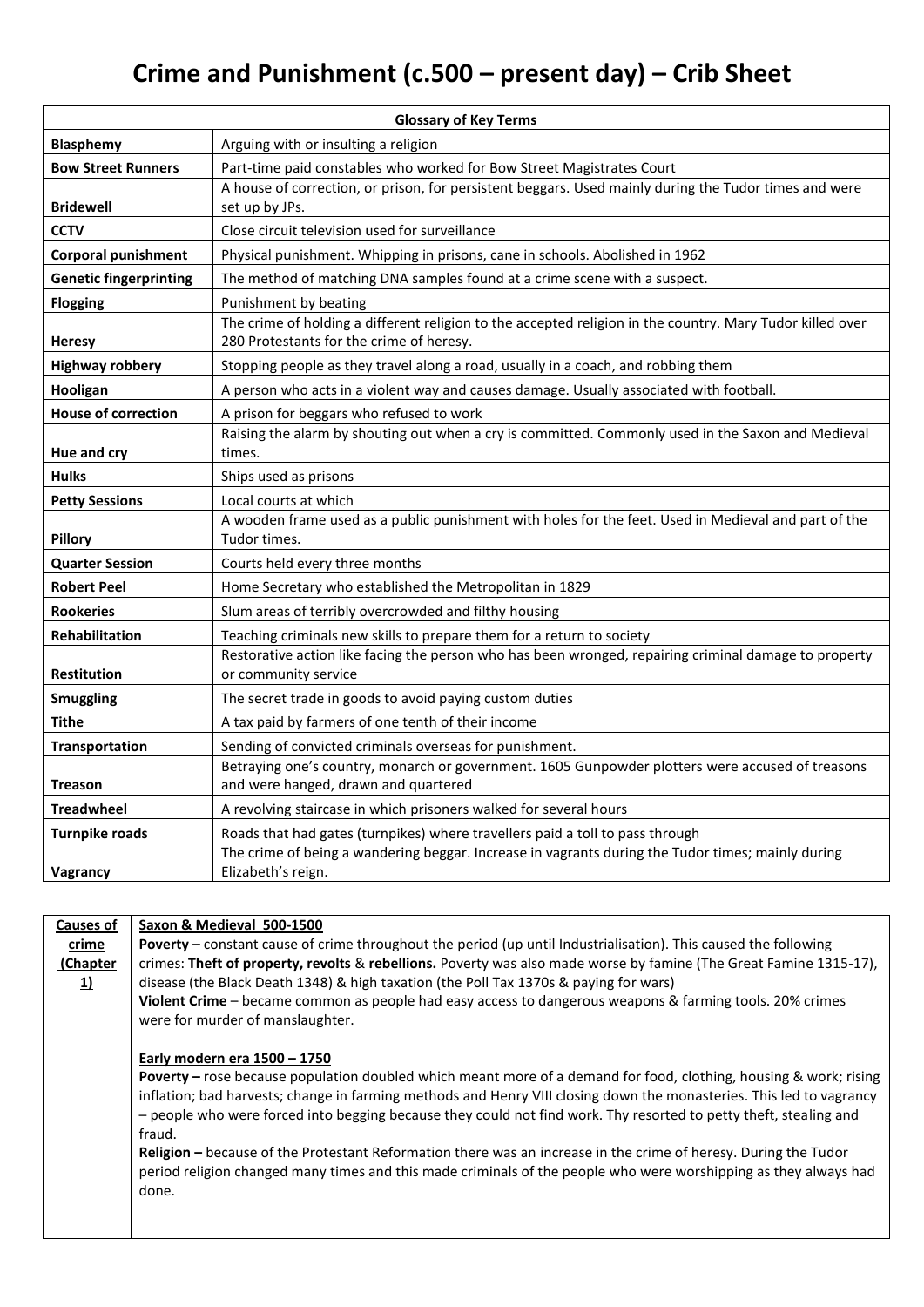|                  | Dissatisfaction with the government- Tudor & Stuart monarchs knew that people were becoming unhappy and were                                                                                                                    |
|------------------|---------------------------------------------------------------------------------------------------------------------------------------------------------------------------------------------------------------------------------|
| <b>Causes of</b> | paranoid that they would plan to commit treason. Governments employed agents and spies to inform them of any<br>dissatisfaction                                                                                                 |
| crime            |                                                                                                                                                                                                                                 |
| continued.       | The modern era - 18 <sup>th</sup> / 19 <sup>th</sup> century                                                                                                                                                                    |
|                  | Increase in customs and excise duty (tax) - Smuggling was turned into a major crime during this period as the                                                                                                                   |
|                  | government needed the money from duties to pay for wars (with France)                                                                                                                                                           |
|                  | Increase in travel, improvements in trade & limited banking facilities- This led to a rise in highway robbery as                                                                                                                |
|                  | improvement in roads encouraged more people to travel for business and lack of banking facilities meant more                                                                                                                    |
|                  | money was being carried by road to pay for goods and services.                                                                                                                                                                  |
|                  | Urbanisation - this forced people to move to towns for work. Large numbers of people meant more opportunities to                                                                                                                |
|                  | commit crime. Unemployment led people to commit petty crime. Poor living conditions led to protests.                                                                                                                            |
|                  | The modern era - 20 <sup>th</sup> century<br>Mass production of cars meant that cars were affordable to many and car crime started to increase.                                                                                 |
|                  | Rise of the home computer has led to computer related crimes                                                                                                                                                                    |
|                  | Terrorism has led increase in violence to achieve political objectives                                                                                                                                                          |
|                  | Football Hooliganism 1970s saw an increase in football hooliganism                                                                                                                                                              |
|                  | Drug related crime the banning certain drugs has led to a rise in smuggling (trafficking). It's also led to an increase in                                                                                                      |
|                  | burglaries, mugging & robbery                                                                                                                                                                                                   |
|                  | Gun & knife crime on the rise due to gang culture                                                                                                                                                                               |
|                  |                                                                                                                                                                                                                                 |
| Nature of        | Saxon & Medieval 500-1500                                                                                                                                                                                                       |
| crime            | Criminal defined as someone who had 'disturbed the king's peace'. Most common crime was still theft. You could be                                                                                                               |
| (Chapter         | hanged for stealing more than 12d worth of goods. Norman laws highlighted offences against authority such as                                                                                                                    |
| 2)               | treason, revolt, sheltering a criminal, blasphemy and heresy.                                                                                                                                                                   |
|                  | Early Modern era 1500-1750                                                                                                                                                                                                      |
|                  | Vagrants - increase in vagrancy during Elizabeth I's reign. They used specialist tricks to gain money. Tudor                                                                                                                    |
|                  | governments dealt with them by: flogging/branding them, making towns tackle the problem, making it the duty of                                                                                                                  |
|                  | each local parish to provide aid for its poor but also punish vagabonds<br>Heresy - rose during Tudor period due to the official religion switching from Roman Catholic to Protestant faiths. Of                                |
|                  | those who disagreed: some went into exile; others were willing to die and others learned to keep quiet. Mary I was                                                                                                              |
|                  | renowned for burning Protestants at the stake.                                                                                                                                                                                  |
|                  | Treason - Henry VIII issued a Treason Law (1534) which forbid anyone to: say or write anything against the king,                                                                                                                |
|                  | support the Pope, said the beliefs of king went against the church. Elizabeth extends this law to include anyone who                                                                                                            |
|                  | said she was not the rightful queen. Example: Gunpowder Plot 1605 one of the most serious act. Group of Catholics                                                                                                               |
|                  | unhappy with how James I was treating. They plotted to blow up the Houses of Parliament.                                                                                                                                        |
|                  | The modern era 18 <sup>th</sup> & 19 <sup>th</sup> century                                                                                                                                                                      |
|                  | Smuggling - Gangs employed between 50-100 individuals to smuggle goods into the country and sell them on the<br>black market much cheaper than was sold in the shops. Smuggling started to decline when the government reduced  |
|                  | duties in order to make it less profitable.                                                                                                                                                                                     |
|                  | Highway robbery – common in the C.18 <sup>th</sup> . Robbers (often armed) who attacked pedestrians (footpads) & mounted                                                                                                        |
|                  | highwaymen who held up coaches. HR started to decline because roads became much busier and horse patrols were                                                                                                                   |
|                  | set up to guard main roads 1805.                                                                                                                                                                                                |
|                  | Criminal activity in towns and cities - thimble-screwers who stole pocket-watches; prop-nailers who stole pins from                                                                                                             |
|                  | women; drag-sneaks who stole goods from coaches                                                                                                                                                                                 |
|                  | Protest- Luddism (1812-13) attacks on factory machines by handloom weavers as machines were taking their jobs;                                                                                                                  |
|                  | Swing Riots (1830-31) farming labourers setting fire to hayricks and smashing machinery due to their anger about<br>poverty; Rebecca Riots (1839-43) farmers dressed up as women and attacked toll gates. They were angry about |
|                  | increased rents and tolls.                                                                                                                                                                                                      |
|                  | The modern era 20 <sup>th</sup> century                                                                                                                                                                                         |
|                  | Car crime - new laws introduced to regulate motorised transport. Speed limits, the breathalyser (1967), banning of                                                                                                              |
|                  | use of mobile phone (2003). Common crimes: dangerous &careless driving; parking violations; driving without a                                                                                                                   |
|                  | license; no car insurance; failing to stop at an accident; being over the legal limit for alcohol and not wearing a                                                                                                             |
|                  | seatbelt.                                                                                                                                                                                                                       |
|                  | Computer Crimes - Cyberbulling; Hacking; sexual crimes; phishing crimes and identity theft.                                                                                                                                     |
|                  | Terrorism -use a variety of different methods to push political demands. Examples: IRAs bombing of the Arndale<br>Shopping Centre 1996, al-Qaeda's suicide bomb on London's underground.                                        |
|                  | Hooliganism- occurred in football particularly in the 1970s. Example: 1985 fighting between British and Italian fans                                                                                                            |
|                  | caused a wall to collapse in the Heysel Stadium, killing 38 fans                                                                                                                                                                |
|                  |                                                                                                                                                                                                                                 |
|                  |                                                                                                                                                                                                                                 |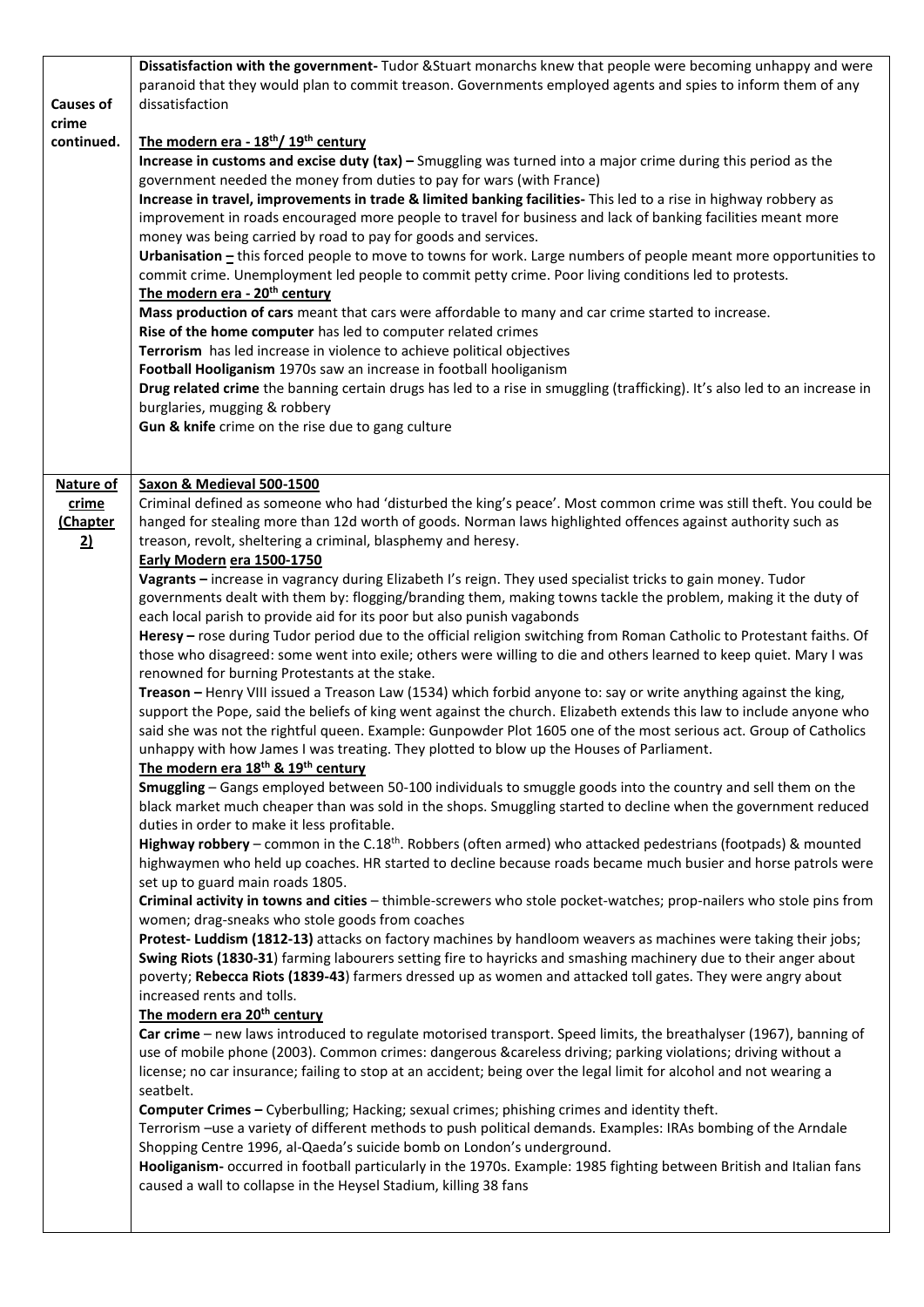| <b>Enforcing</b>        | Saxon & Medieval 500-1500                                                                                                                                                                                                                                                                                                                                   |
|-------------------------|-------------------------------------------------------------------------------------------------------------------------------------------------------------------------------------------------------------------------------------------------------------------------------------------------------------------------------------------------------------|
| <u>law and</u><br>order | Policing based on community action: tithings; 'hue and cry'; two chief constables appointed each year to supervise<br>law and order in the area; constable made sure villagers responded to crime properly.<br>Courts: Manor courts judged petty crimes that affected the area: theft, land disputes, fights and debts. Each manor                          |
| (Chapter<br>3)          | had its own local laws. Church courts - usually more lenient and never sentenced anyone to death. Criminals could<br>claim sanctuary. They dealt with crimes such as adultery, drunkenness and failure to attend church. Royal courts -                                                                                                                     |
|                         | for the most serious criminal cases.                                                                                                                                                                                                                                                                                                                        |
|                         | <b>Early Modern 1500-1750</b><br>Justices of the Peace: oversee local parish constables and watchmen, monitor and control beggars & enforce                                                                                                                                                                                                                 |
|                         | government and local government orders. Workload starts to grow during this period. Served the communities for<br>many year so must have been successful.                                                                                                                                                                                                   |
|                         | Constables: Appointed by the JP, unpaid and held job for a year as well as doing their own job. Keep order in the<br>area, had the power to arrest and could call upon others to assist.                                                                                                                                                                    |
|                         | Watchman: patrolled streets at night. Had the power to challenge strangers and arrest criminals. All men in the<br>community were expected to carry out the duty on a voluntary basis and it was unpaid. No uniform, most carried a                                                                                                                         |
|                         | bell, a lantern and a weapon.<br>Charleys: 1663 Charles II passes a law which created a force of paid watchmen to patrol the streets of the growing<br>city. Pay was low and the position was given to those who usually couldn't find work.                                                                                                                |
|                         | Modern era (18 <sup>th</sup> & 19 <sup>th</sup> century)<br>The idea that policing should be the responsibility of the government started to develop during this period.                                                                                                                                                                                    |
|                         | Bow Street Runners (1763)- Fielding brothers introduced a paid force of officers - they developed the idea of<br>'preventative policing' by attempting to stop crime being committed rather than deal with it once it had been carried                                                                                                                      |
|                         | out.                                                                                                                                                                                                                                                                                                                                                        |
|                         | Metropolitan Police (1829) - organised police force set up by Robert Peel, in London. 1835 Municipal Corporation<br>Act allowed police forces to be set up in larger borough towns. 1839 The Rural Police Act enabled the police forces to<br>be set up in more rural areas of the country. 1856 The County and Borough Police Act made it compulsory for a |
|                         | police force to be set up in every county.                                                                                                                                                                                                                                                                                                                  |
|                         | Modern era (20 <sup>th/</sup> 21 <sup>st</sup> century) – methods and resources start to change rapidly during this period.                                                                                                                                                                                                                                 |
|                         | The number of police forces - 1900 there were 200 separate police forces, 2000 this was reduced to 43.                                                                                                                                                                                                                                                      |
|                         | Police training - National Police Training College set up in 1947                                                                                                                                                                                                                                                                                           |
|                         | Women - 1973 women were allowed to become detectives<br>Community - Neighbourhood Watch schemes 1982, Community Support Officers 2002                                                                                                                                                                                                                       |
|                         | Development in forensic science- Fingerprinting 1901 (national database set up). Forensic scientists carry tests on                                                                                                                                                                                                                                         |
|                         | skin, hair etc DNA and genetic fingerprinting have helped to solve past crimes-first used in the 1980s, database set<br>up in 1995.                                                                                                                                                                                                                         |
|                         | Developments of specialist units -Detective branch (1842), Special Branch (1883), photography (1850s onwards)<br>Developments in Communication - Telegraph and radio (1910), two way radios were used from 1930s onwards.<br>Camera technology such as CCTV.                                                                                                |
|                         | Computer technology - Police National Computer 1974; database of fingerprints, DNA records, motor vehicle records<br>and missing persons                                                                                                                                                                                                                    |
|                         | Specialisation of police services- CID (1878), Flying Squad (1919), Anti-Terrorist Branch (1971), Counter Terrorist<br>Command (2006)                                                                                                                                                                                                                       |
| <b>Methods</b>          | Saxon & Medieval 500-1500                                                                                                                                                                                                                                                                                                                                   |
| $\underline{of}$        | Deterrence - the only way to keep order was to make sure that people were scared of punishments - Retribution - a                                                                                                                                                                                                                                           |
| punishme                | kind of revenge - Keeping order - the authorities were keen to maintain order and avoid unrest                                                                                                                                                                                                                                                              |
| <u>nt</u><br>(Chapter   | Trial by ordeal - used when a jury could not decide if someone was guilty. People believed God would judge.<br>Example: Trial by hot iron - the accused picked up a red-hot weight; if their hand festered they were guilty.                                                                                                                                |
| <u>4)</u>               | Wergild - compensation paid to the victim of crime or to their families                                                                                                                                                                                                                                                                                     |
|                         | Corporal punishment - Flogging /whipping for refusing to attend church, stealing goods worth less than 5p; beggars                                                                                                                                                                                                                                          |
|                         | could be flogged. Stocks and pillory used for minor crimes such as drunkenness, swearing and dishonest trading.<br>Mutilation was punishment for regular offenders                                                                                                                                                                                          |
|                         | <b>Early Modern 1500-1750</b>                                                                                                                                                                                                                                                                                                                               |
|                         | Public execution - crimes punishable by execution included: murder, treason, counterfeiting and arson. During Tudor                                                                                                                                                                                                                                         |
|                         | period often the punishment for political and religious crimes. Heretics were burned at the stake (Ridley and Latimer<br>were burned by Mary I). Treason was punishable by death usually being hung, drawn and quartered. If person was                                                                                                                     |
|                         | from higher social class, they would be beheaded.<br>Prisons - House of correction (Bridewells) first used in this period to reform persistent beggars. Jails used to hold<br>prisoners while being sentenced.                                                                                                                                              |
|                         |                                                                                                                                                                                                                                                                                                                                                             |